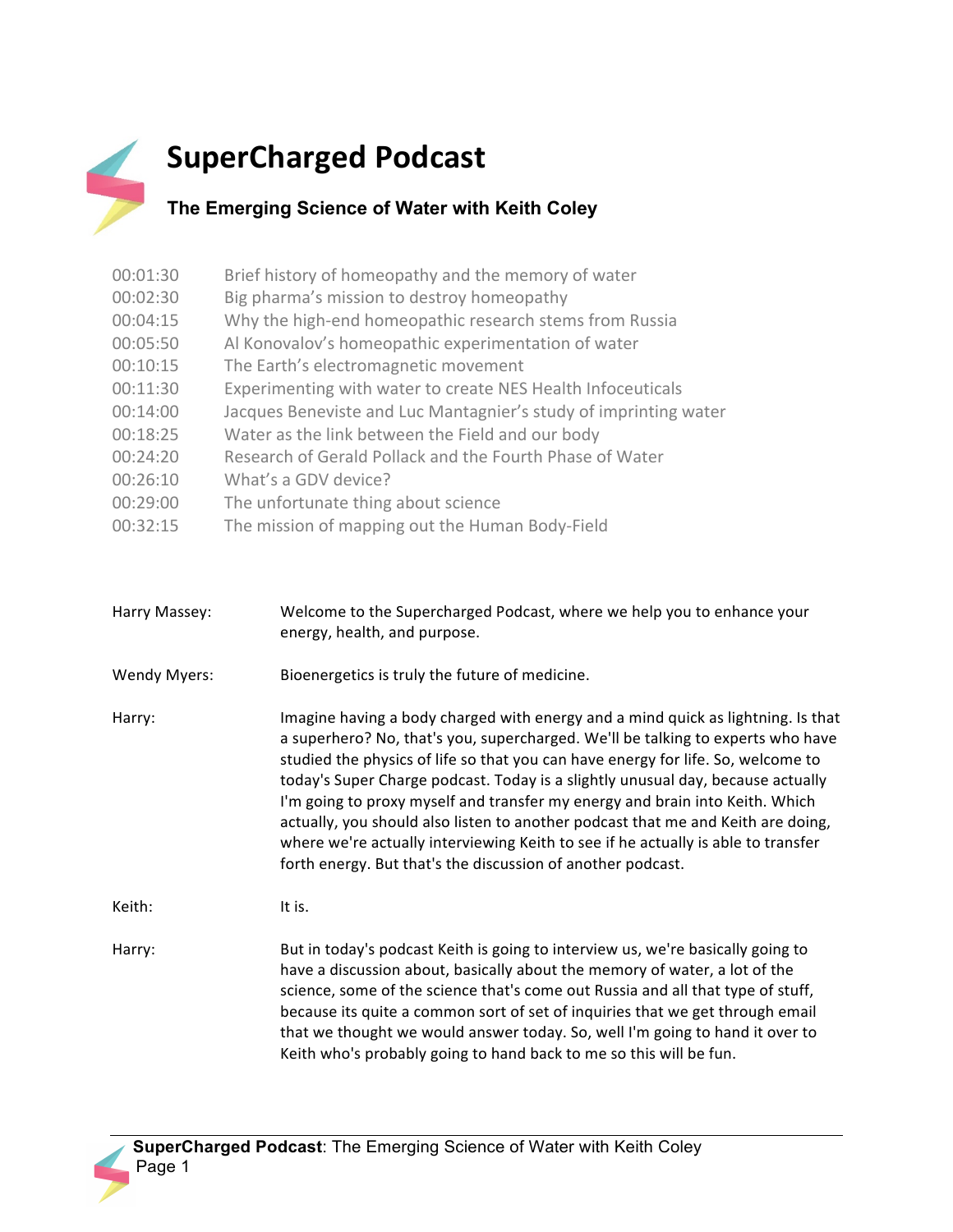| Keith:     | I will, I'll hand it back in a couple of different, in a couple of ways. But yeah,<br>we've had a lot of discussions going on amongst the practitioners concerning<br>imprinting. Like how do we imprint? How does that work? How does water hold<br>information? How do we hold information? So we were speaking today,<br>yesterday I guess Harry about, the new things that you've discovered with the<br>study of water and memory and imprinting. So, what was, we mentioned some<br>things coming out of Russia, you just said a minute ago, so what's the new stuff?<br>What's the new word on the street?                                                                                                                                                                                                                                                                                                                                                                                                                                                                                                                                                                                                                                                                                                                                                                                                                                                                                                 |
|------------|-------------------------------------------------------------------------------------------------------------------------------------------------------------------------------------------------------------------------------------------------------------------------------------------------------------------------------------------------------------------------------------------------------------------------------------------------------------------------------------------------------------------------------------------------------------------------------------------------------------------------------------------------------------------------------------------------------------------------------------------------------------------------------------------------------------------------------------------------------------------------------------------------------------------------------------------------------------------------------------------------------------------------------------------------------------------------------------------------------------------------------------------------------------------------------------------------------------------------------------------------------------------------------------------------------------------------------------------------------------------------------------------------------------------------------------------------------------------------------------------------------------------|
| Harry:     | What's the new stuff? What I think, as we're getting into the new stuff, I'll give it<br>a tiny bit of old stuff too. So a lot of this field basically came out of the field of                                                                                                                                                                                                                                                                                                                                                                                                                                                                                                                                                                                                                                                                                                                                                                                                                                                                                                                                                                                                                                                                                                                                                                                                                                                                                                                                   |
| [00:01:30] | homeopathy. You know when homeopathy was invented two hundred and<br>thirty odd years ago by Samuel Hahnemann, he also noticed all of these effects,<br>and actually homeopathy, became one of the most sort of dominant, healing<br>paradigm during the 18th century. It was used by you know the royal families<br>and presidents and sort of, all of the elite, actually. Until about 110 years ago,<br>until the sort of the dominant buyouts of the biochemistry industrial conflicts<br>came along and they didn't like the idea of homeopathy and that was the end of<br>it. Now, Hahnemann actually, he did originally prove homeopathy with what he                                                                                                                                                                                                                                                                                                                                                                                                                                                                                                                                                                                                                                                                                                                                                                                                                                                      |
| [00:02:30] | called provings, but basically he would test out all of his dilutions on lots of<br>patients at the time. And then they'd make absolutely meticulous notes on what<br>would happen. And I can't quite remember the name, it was something called<br>the Completist no, you know what I can't remember the name. Anyway, it<br>created this great, I think it was Homeopathic Materia, that was it, and he<br>ended up writing this huge sort of book of all the provings and you know that<br>was basically the sort of foundation of homeopathy. And as I say then, basically<br>the sort of, it got mostly destroyed and poo-poo'd although I have to say the<br>English are still great fans of homeopathy, probably because the royal families<br>are all great fans of homeopathy, so you can get homeopathy pretty commonly,<br>in England at least. And, anyway, so let's get into the topic of serious research.<br>Now, if you go on the net, it's horrible because the pharmaceutical industry and<br>companies, they've basically been on a hundred year mission to destroy it,<br>because it competes against very, very profitable drugs, so, you know they<br>sponsored all sorts of stuff, that you sort of would basically say, what a load of<br>rubbish. But if you dig deeper, there are also a lot of studies that are not so<br>heavily funded so they don't necessarily get up the rankings because they don't<br>have the PR machine behind the rankings. But there's also an awful lot of |
| [00:04:15] | studies that prove it out nicely. But to your question, what's a little bit more, I<br>guess I'll say unusual to what people don't necessarily know about the high end<br>of I guess the real technical research in homeopathy. The Russians didn't<br>basically have this problem because they, there was a very large amount of<br>Russian scientists that existed, that still exist today but they were funded by the<br>government in the cold war. They didn't have the big farmer sort of monopolies<br>influencing their research. So they were much freer to work out really how to<br>actually heal people, you know what true, true science is. This is true across the<br>whole of the space of energy medicine and that's probably a topic of another<br>podcast. But today we'll just talk about water. So one of these scientists who                                                                                                                                                                                                                                                                                                                                                                                                                                                                                                                                                                                                                                                               |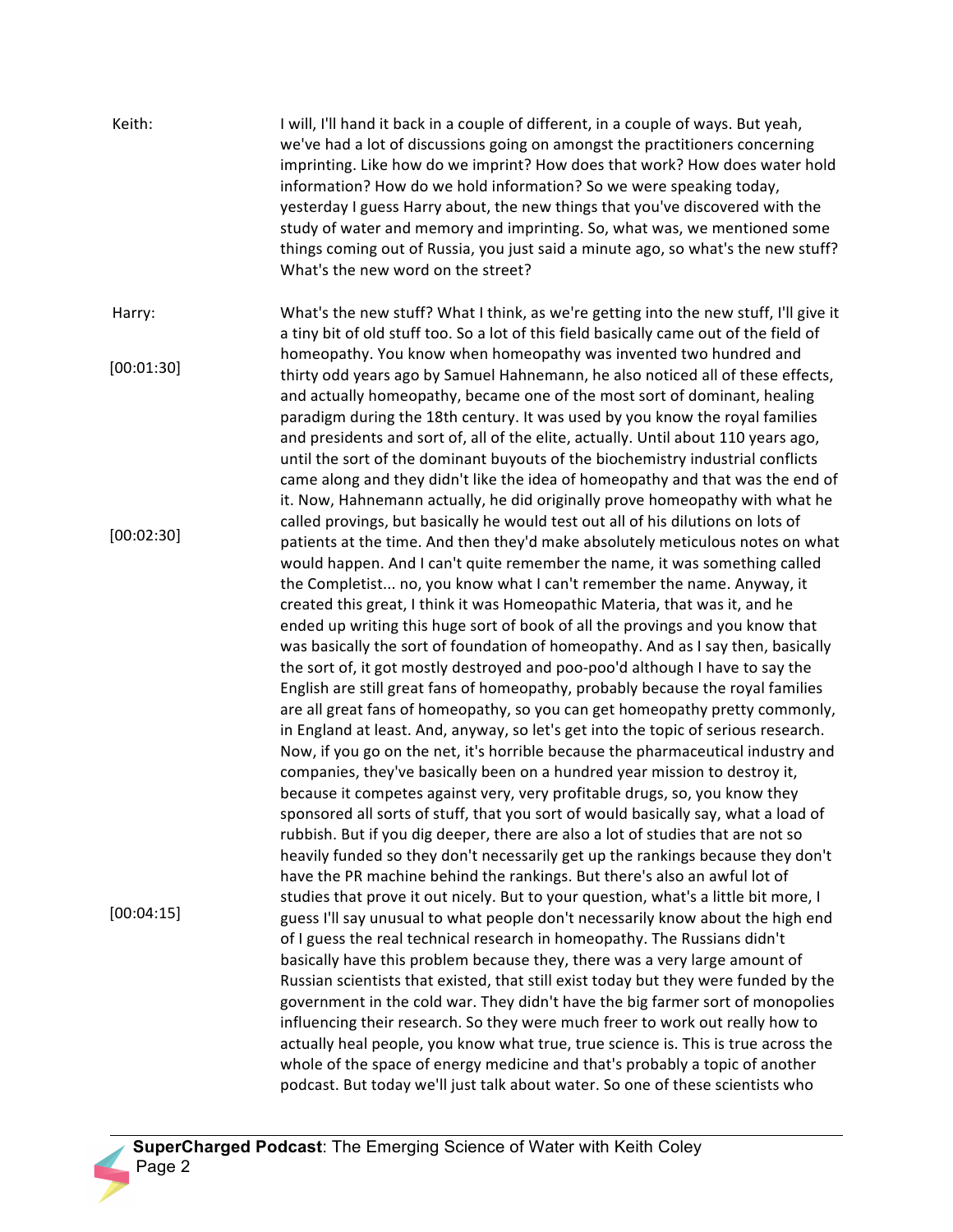was called professor, I might pronounce his name wrong, but Al Konovalov, that's with a bit of an English accent.

Keith: That's what I would have done.

Harry: Yeah. What he wants to know, well he was like, well, if homeopathy is true when we dilute a chemical or substance down to basically, end up diluting it down to ten to the power of minus twenty, which is, basically means you diluted logarithmically twenty times over. Somewhat basically means there's no molecule left whatsoever in a particular sample. And what he found, he basically ran this experiment, he had distilled water that's being homeopathically diluted from the original substance. He would, he would use this basically a laser scattering technique. So you basically shine a laser in the very, into the distilled water and then you're looking with a very, very high pad microscope at the water. Oh that's Keith's phone. [00:05:50]

Keith: I tried to mute it but it didn't work.

Harry: Easy-peasy. Phones, phones, do things to the memory of water, but we'll get into that. And what he found was that there, basically there's nano-clusters of water molecules that are in that dilution. And what we mean by a nano-cluster, basically you get a stable molecule. You basically get a stable set of molecules. There's hundreds of millions of molecules along of H2O, all connected. I know yeah, it's pretty amazing. And they're all just sort of sitting there in their little, in their little clusters in their little bubbles in the distilled water. So you might say well, won't that happen anyway, with distilled water? Answer is no, if you just take purely distilled water, no. And then another really, really interesting fact is if do this in a faraday cage, so if you do this in a faraday cage, this phenomena also doesn't exist, you basically get no nano-clusters formed. And so you know you might ask, why again, the short version is, basically it only works in a weak, sorry it only works in an EMF field. And what's really interesting with the fact that it doesn't work when it's in a faraday cage, well the reason that's basically happening is because the faraday cage is sheltering you from the earth's magnetic field. And so, unless there's some magnetic field, i.e. there's a source of energy, the nano-clusters basically, well they don't have the energy to form from the original molecule. So if you like, you have the original chemical that you're basically diluting, that has a particular message or form. Now if you dilute, and dilute and dilute, in the presence of an electromagnetic field, that electromagnetic field is basically able to follow and carry on the imprint of that chemical into all of these, into these molecules or what we call in our coherent domain, nano-clusters that end up hundreds of millions of molecules long

Harry: So that's just absolutely...

Keith: And the earth field is a strong enough field, that's what's producing that weak force that allows that to happen?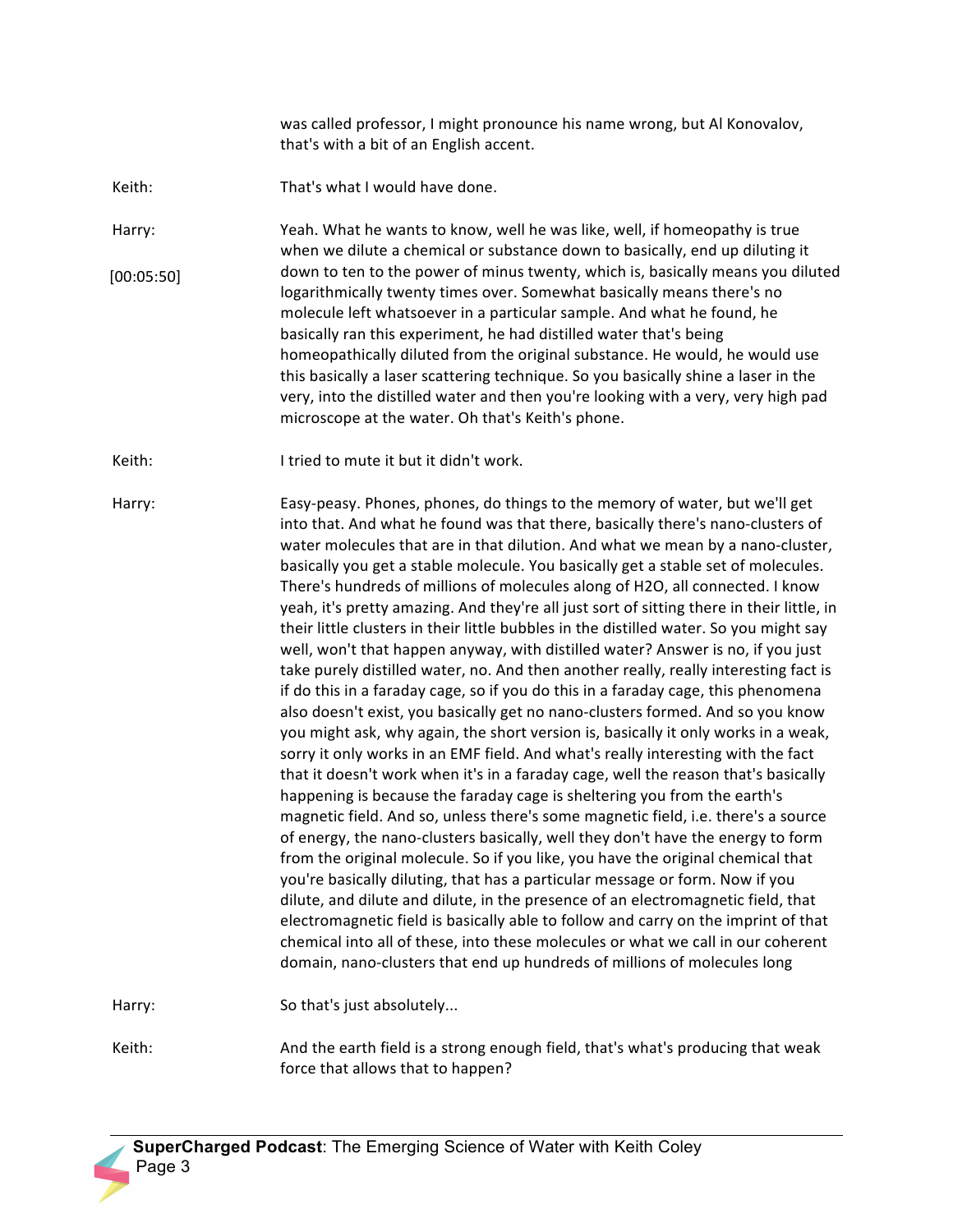| Harry:     | It is so, and we'll get into the stability question in a minute, so he found that<br>these nano-clusters were basically stable for days and often weeks. They<br>weren't necessarily stable for months or years, which we'll get into in a minute,<br>but basically yeah the short answer of that is if you use a higher electromagnetic<br>field and well, basically if you're looking at stability it's a question of the energy<br>that's put in and also the medium. So that he was just using distilled water,<br>which we'll get into in a minute because that's another technical question.                                                                                                                                                                                                                                                                                                                                                                                                                                                                                                                                                                                                                                                                                                                                                                          |
|------------|-----------------------------------------------------------------------------------------------------------------------------------------------------------------------------------------------------------------------------------------------------------------------------------------------------------------------------------------------------------------------------------------------------------------------------------------------------------------------------------------------------------------------------------------------------------------------------------------------------------------------------------------------------------------------------------------------------------------------------------------------------------------------------------------------------------------------------------------------------------------------------------------------------------------------------------------------------------------------------------------------------------------------------------------------------------------------------------------------------------------------------------------------------------------------------------------------------------------------------------------------------------------------------------------------------------------------------------------------------------------------------|
| Keith:     | So you mentioned a second ago about the earths magnetic field being shielded                                                                                                                                                                                                                                                                                                                                                                                                                                                                                                                                                                                                                                                                                                                                                                                                                                                                                                                                                                                                                                                                                                                                                                                                                                                                                                |
| [00:10:15] | by the faraday cage so, therefore that linking of hundreds of millions of a line<br>didn't happen. So you're saying then that the Earth's electromagnetic<br>movement is that weak force that allows this linking of a chain to happen?                                                                                                                                                                                                                                                                                                                                                                                                                                                                                                                                                                                                                                                                                                                                                                                                                                                                                                                                                                                                                                                                                                                                     |
| Harry:     | Yeah, absolutely. So the earth's magnetic field is basically strong enough to<br>allow homeopathic to exist, and again if you're looking in the body it's strong<br>enough for things to happen there. However, some interesting aspects to that,<br>obviously in a man-made environment we're often really, we are interfering,<br>we're shielding, we're totally interrupting Earth's magnetic field. In his<br>experiments, and this I think is why homeopathy actually worked quite well in<br>the 18th century, because there weren't all of these non-native EMF's, so the<br>Earth's magnetic field in itself wasn't disrupting a homeopathic remedy or<br>medicine, something, at least that would sort of hold up. And then in our own<br>experiments where we've basically been making imprints and looking at the                                                                                                                                                                                                                                                                                                                                                                                                                                                                                                                                                |
| [00:11:30] | types of solutions, well we found distilled water is basically not particularly<br>stable, and again this is, trying to pronounce his name right, Al Konovalov,<br>didn't, yeah he found these nano-clusters would basically last for hours and<br>days, and in our own experiments when we were working how to make<br>Infoceuticals, so we tried distilled water and we found basically it was a very<br>weak imprint and not very stable and it would disappear which sort of follows<br>what he found. So, basically, if you use a lot of minerals, because minerals<br>basically contain, they have electrophysical, sort of, they basically heighten the<br>ability of a solution to hold charge, and the if you're looking at those nano-<br>clusters they heighten the ability of those nano-clusters to stay stable. So<br>basically yeah, if you add minerals, and you also put more charge in. So, in terms<br>of Infoceuticals what we do is we basically, we didn't use Earth's weak magnetic<br>field, we used 10,000 volt, very strong electromagnetic field. And that basically<br>makes a strong imprint that lasts, you know, well, as far as we can see it seems<br>to be stable for you know, it is stable for multi-years. I don't know if it's stable<br>for twenty years, but its definitely stable for five or so years, so that, you know<br>that. |
| Keith:     | A huge improvement. And that made a massive improvement in the stability<br>then, all those things you just mentioned.                                                                                                                                                                                                                                                                                                                                                                                                                                                                                                                                                                                                                                                                                                                                                                                                                                                                                                                                                                                                                                                                                                                                                                                                                                                      |
| Harry:     | Oh, yeah yeah.                                                                                                                                                                                                                                                                                                                                                                                                                                                                                                                                                                                                                                                                                                                                                                                                                                                                                                                                                                                                                                                                                                                                                                                                                                                                                                                                                              |
| Keith:     | Which can then withstand the EMF's of current 2018 at this point.                                                                                                                                                                                                                                                                                                                                                                                                                                                                                                                                                                                                                                                                                                                                                                                                                                                                                                                                                                                                                                                                                                                                                                                                                                                                                                           |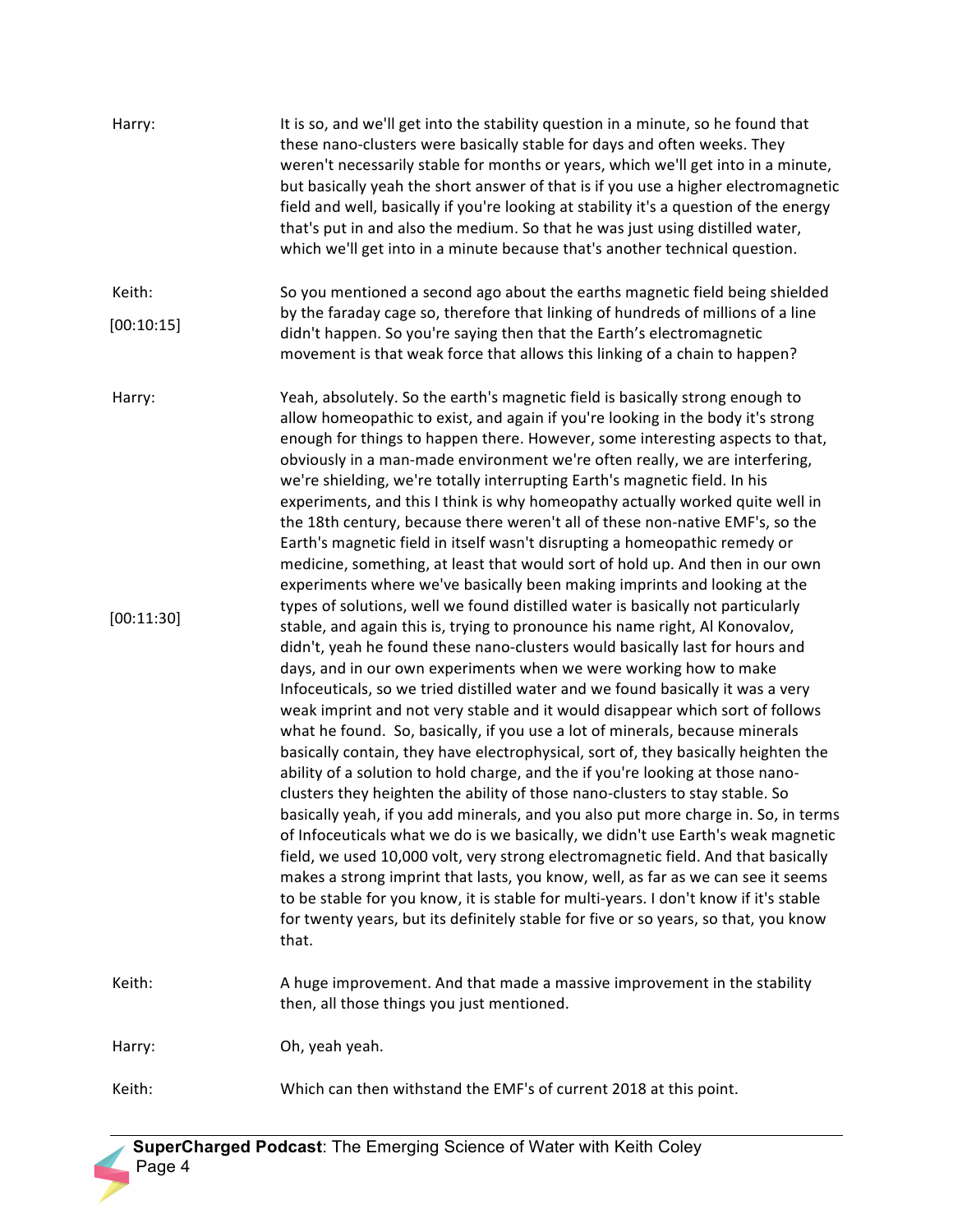Harry: Yeah. And I think the other fascinating thing in this sort of work when you're looking at that because you need an EMF field to create these nano-clusters. Also in homeopathy, you're basically taking an imprint from an original chemical that's then repeated in this long string. However, you know what we're doing is basically if you like it's like a form of electronic homeopathial weak or imprinting where we're not using a substance, we're basically imprinting our own message that we want to imprint. You know, there's a number of other researchers that we sort of go on the back of. The original, which I think I've talked about on another podcast, but is Jacques Benveniste who is looking at antibodies and was basically doing electronic copies of antibodies and finding that he could imprint those and then the moss cell would basically react as though an original antibody, but it's just an electronic copy. And then, in a similar sort of vibe, Luc Montagnier, who's known, well actually, he also got a Nobel Prize for discovering aids, he took that idea on further and also he was a barologist, so more interested in that, and this is pretty fascinating but he would basically take an imprint of a virus, transfer it to another beaker, and then he found if you added the actual base pair chemicals, because those nano-clusters could exist from the imprint, and then you add the chemicals. The chemicals would basically slot into the right place in the nano-cluster. And then recreate the original virus to 99.98% accuracy, sorry similarity, you know which is pretty, it's pretty amazing. But obviously, from our point of view it's like well, we don't want to give viruses, we don't want to give antibodies or anything like that. What really matters is giving healthy information so you know what, why don't we just record the information of how different parts of the body are when they're working optimally, and then you imprint back when you present that to the body. The body then acts on it in a positive manner so you can just get rid of the reactionary, indirect ideas in homeopathy and barology and all those sorts of fields that... Thanks for doing the research, but yeah, it's not, may as well do it in a more direct way. Keith: No, I understand that, that makes a lot of sense. Harry: Cool, cool. So what else was I going to say? Yeah and I guess another thing would be, just looking at the mechanisms within the body of how that's working. If we're looking inside a cell. So, a cell is basically full of gel-like water, which basically is surrounding different proteins. Surrounding different genes. Now you know, when a gene expresses or when it decides to create a new protein to go and repair part of the cell or part of the body, and the only thing touching the gene or those proteins is structured water. This is actually also another Russian piece of research, I can't remember the name of this researcher but I'll probably look it up. He found basically that, they found that it's these water molecules next to the proteins or next to the genes were actually physically, mechanically nudging the genes and you know, moving them, to get them to do what they were doing. And then you're like yeah, no, well it is amazing, like the most, our bodies are 99% water. Our cells are all full of this structured water and we just think that it doesn't, that it's not alive. Now the bulk of water really isn't particularly alive and exciting, but this structured water, this structured water is. Because you just really need two things to do [00:14:00] [00:18:25]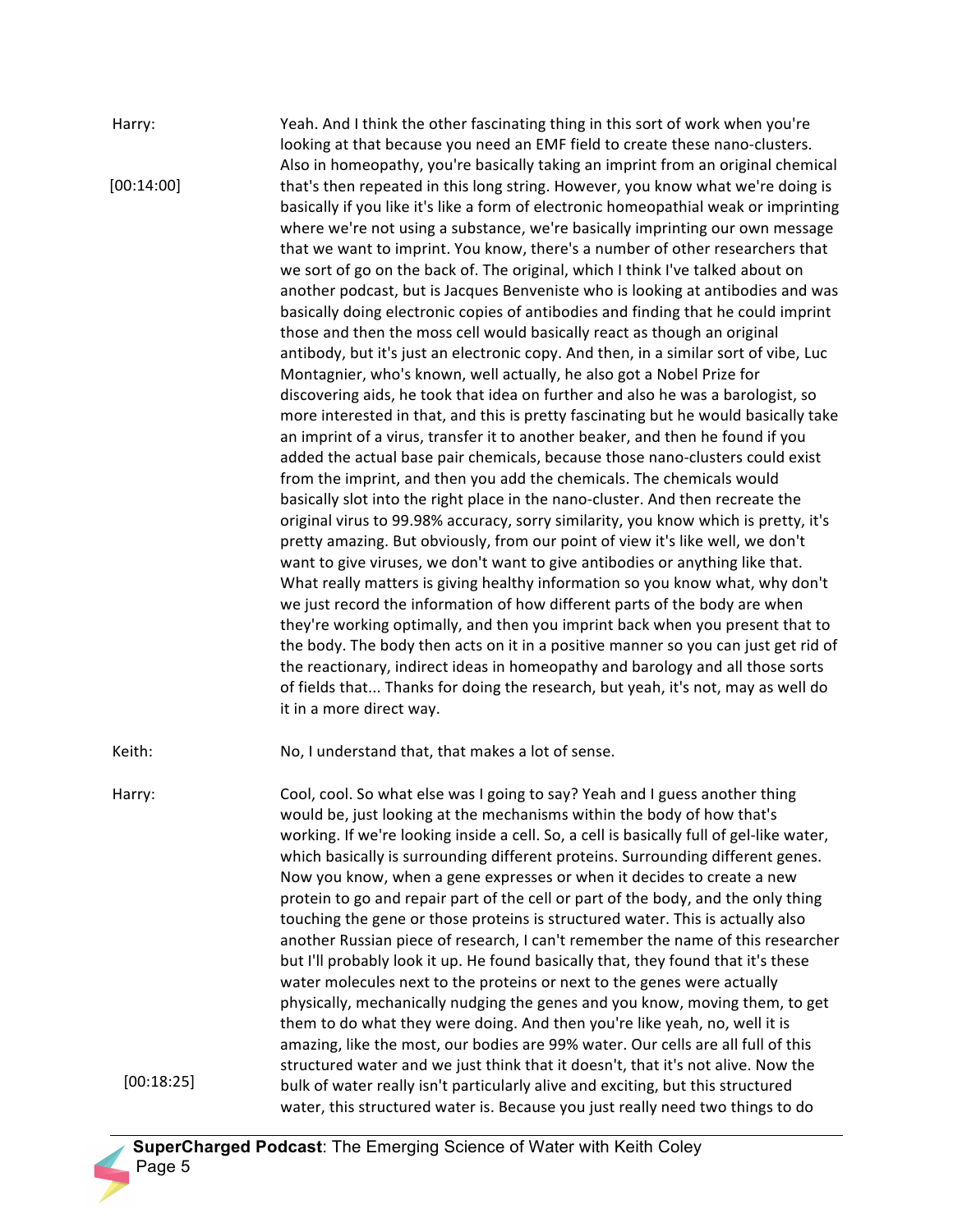something. You need energy. You know, where does it get the energy from? Well it's getting energy basically from ambient heat and light. So you know you have a, it's not free energy it's basically coming in from infrared and heat. So that's providing the full strip to do something, and then, so that energy needs to be directed which is the information part. And that's basically the field, and probably I've said it on another podcast, but you know the field is the governing force of the particle and this is probably the literally easy ways to see it. So that information field, it's directly governing where those water molecules are going to be and what they're going to do. So it's basically mechanically directing them. You know I love this sort of, like the gel like form of water because basically it's really the physical link between the Body-Field and fields, and what we're all sort of very commonly aware of in this sort of biochemical, molecular, normal physiology of how we think of the body. But it's the water surrounding it that is really the link between the field and I guess our normal physical bodies. Ponder that for a minute. That's a big one.

Keith: Yeah that's huge. That's very big.

Harry: It is, yeah. It's good. So yeah. Well I guess the next bit, is the other bit I just sort of wanted to mention was yeah how that can work if you're looking at the brain. So I mean the brain, the brain again, the brain is mostly water. It's basically filling in all of our ventricles are full of water. And we have obviously synapses firing and setting up the field. Now, if you sort of take with what we've been saying earlier by the research from Al Konovalov, you know if you're imagining inside your brain, inside the water inside your brain, it's also full of all of these hundreds of millions of molecules long, need a long enough water, they see these nano-clusters, which basically represent information. Now, now, yeah so if you're looking at that, it starts to ask the question, well, is that actually how memory in the brain is working? Basically we've totally ignored the water component inside, you know inside our sort of ideas of intelligence and memory, yet water molecules are the most dominant, the most dominant component of the brain. And it's looking pretty, you know there's a lot of other ideas of you know, of like, do all brains actually record memory or is it just recording into the structure of space? And is our brain some sort of great receiver antennae? My thought on that. Again, water is the link between these field ideas and the sort of, I guess the traditional viewpoint of the brain and neurons. And so if you look at these nano-clusters, we know its information, it's memory and water. That likely is basically connected or is actually our memories. And again, because they're a bit like antennae water. Water can basically act as this sort of medium between the field and our physical bodies. It's quite likely these nano-clusters are basically like, like antennae, and really we're basically you know, well we're recording information, i.e. memory, those, and then they're also acting like antennae back out to the universe.

Keith: And a reception, as well.

Harry: Yeah basically like a receiver and a transmitter. So you know if people listening in are sort of used to the ideas of manifestation or perhaps on a more practical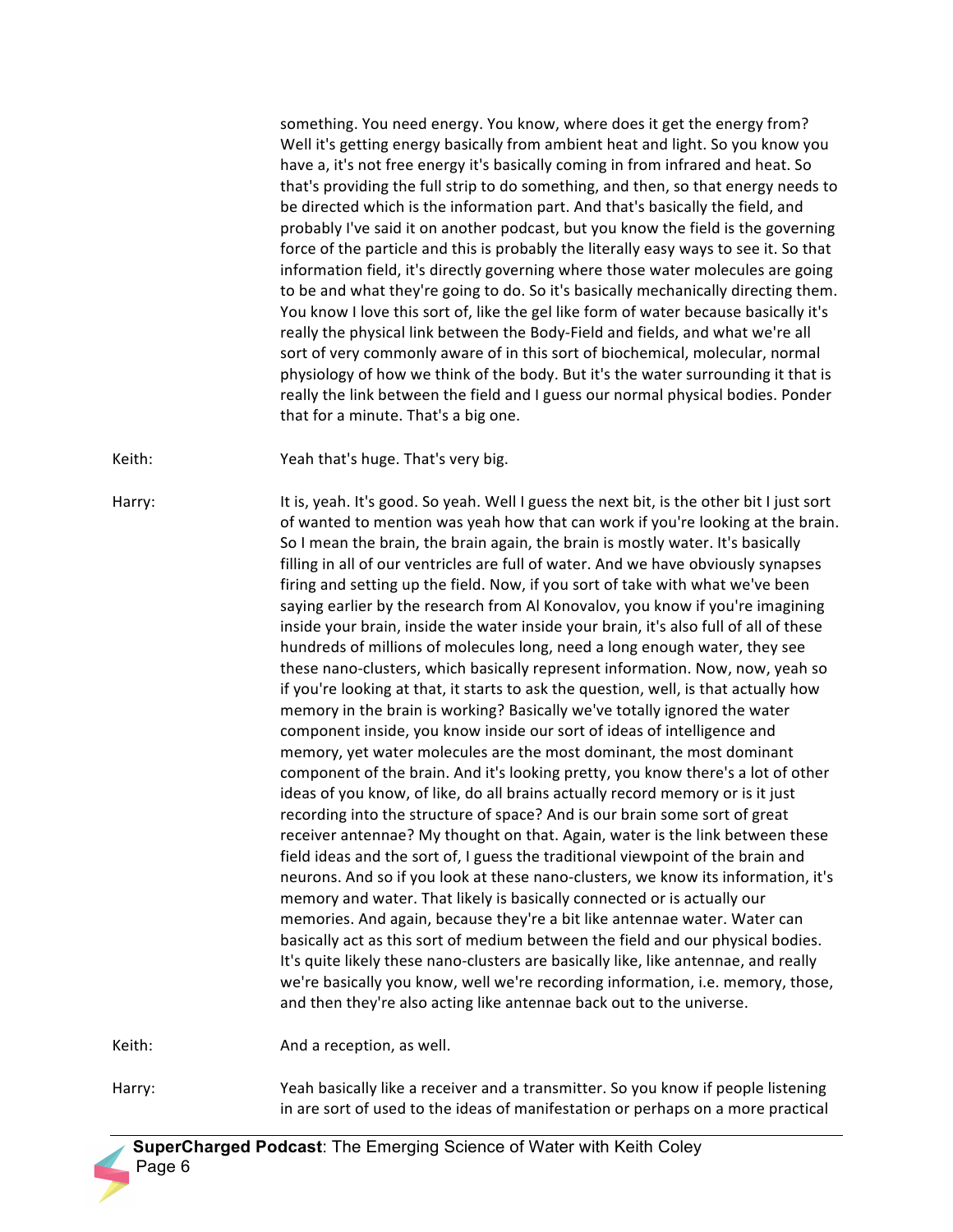level, when you know who's ringing on the phone, that sort of experience, psychic, psychic phenomena, basically these water molecules in your brain that are basically those receivers and transmitters. And that's pretty encouraging because a lot of times people think, well goodness me, like I know I could be this great manifest, well people think they can't be this great manifester, because they think their brains are set and you know I would have to regrow all those neurons and some other awareness. Well, partly, partly true, I mean, but it also opens up the possibility that's much more easy to rewrite and reform water molecules or nano-clusters within your brain. And, you know, I don't know. Do vou experience that anyone? I know I've experienced them, I've definitely experienced different periods of life where I've been able to change my brain from months of one state to another state in months and the most amazing things happen. I definitely wasn't, you know, it would have been way too slow to be growing new tissue. But the idea of re-writing the memory the water in your brain, more plausible.

- Keith: Thank you. I mean that would be...
- Harry: Probably instantaneous.
- Keith: Absolutely. Which, there's no restriction whatsoever.
- Harry: Yeah, yeah.
- Keith: So you mentioned, this Russian researcher. So the clusters, that's a huge part of I guess the breakthrough research, the more modern understanding of things. Were there any other pieces that you've picked up from that research that you found interesting. [00:24:20]
- Harry: God, there's all sorts. There's many areas in the research, so one researcher we didn't mention is Gerald Pollack out of Seattle University.
- Keith: Oh wow.

Harry: So you know he was looking at the, he was basically looking at the structure of water and what he calls the fourth phase of water. Different, fairly different, but in that he's basically looking at how the structure in water is also acting as a bit of an engine to basically push blood through your tight capillaries because there's millions, there's basically millions of miles of veins going through your body. And some of your tiny little capillaries, a red blood cell is bigger than the capillary and it has to sort of squish down and get pushed through. Well it doesn't work from the heart that's the point, like the heart is not strong enough to do that. So you need a, basically you need another force that's carrying in the actual veins and it's this idea of structured water where, you know, light and heat is able to come in and basically, you know, propel things because there's a force behind it. So yeah, he's done a lot of experiments showing how that can work through the some natheon pipes and things like that, so it's pretty [00:26:10]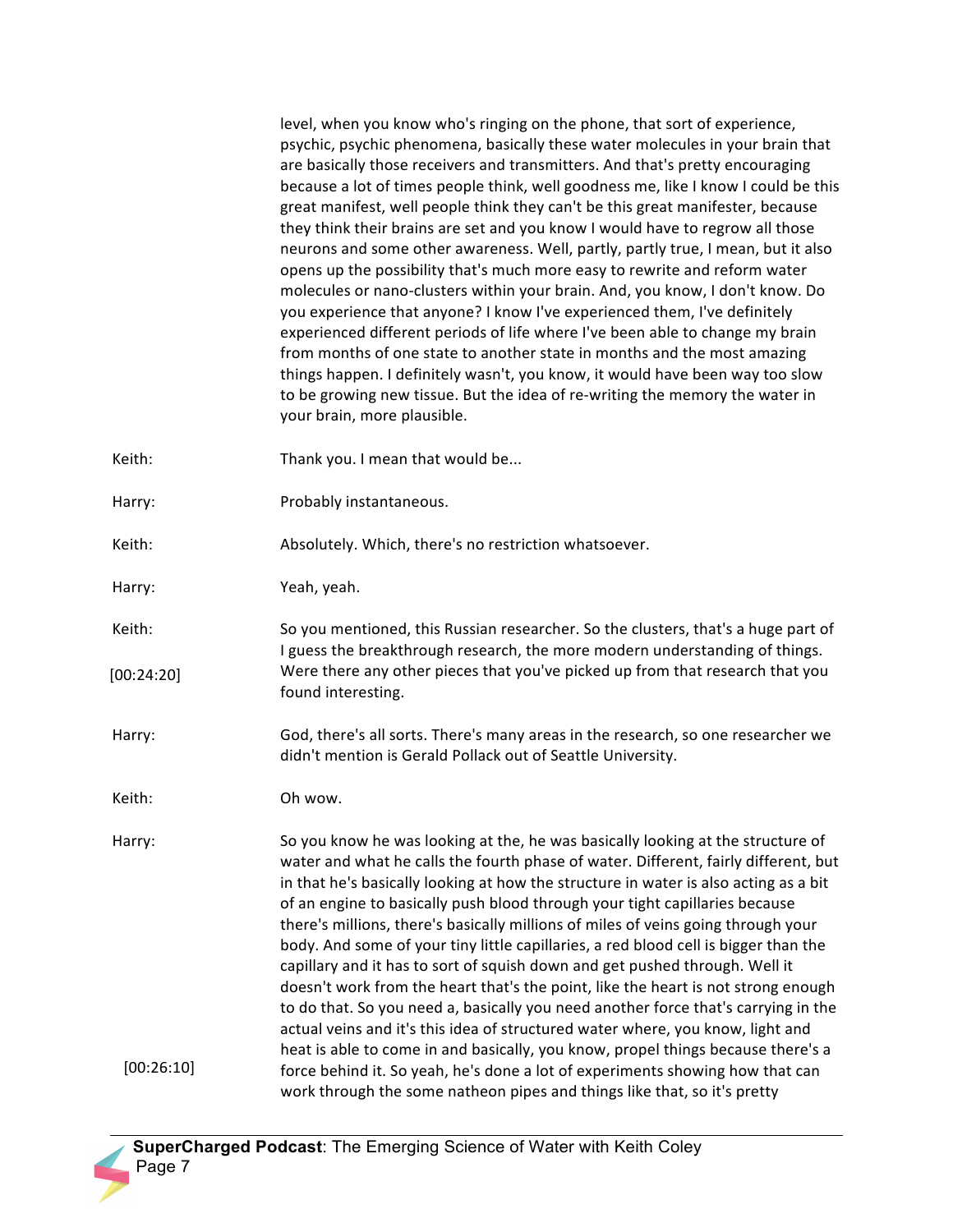|                      | interesting in the water world. What else is interesting in the water world?<br>Yeah, I think that Russia's probably the most interesting, well, um, there's also<br>Korotkov who's used the piece of equipment called a gas discharge. You'll see<br>that you can basically see the energy of water.                                                                                                                                                                                                                                                                                                                                                                                                                                                                                                                                            |
|----------------------|--------------------------------------------------------------------------------------------------------------------------------------------------------------------------------------------------------------------------------------------------------------------------------------------------------------------------------------------------------------------------------------------------------------------------------------------------------------------------------------------------------------------------------------------------------------------------------------------------------------------------------------------------------------------------------------------------------------------------------------------------------------------------------------------------------------------------------------------------|
| Keith:               | Is it called a GDV device?                                                                                                                                                                                                                                                                                                                                                                                                                                                                                                                                                                                                                                                                                                                                                                                                                       |
| Harry:               | Uh, GDV device. So Gas Discharge Visualization, that's it. And, with that you can<br>basically see how healthy or how energetic water samples are and how<br>structured they are. And also if they're you know, going to affect you<br>beneficially or not. So that's one thing.                                                                                                                                                                                                                                                                                                                                                                                                                                                                                                                                                                 |
| Keith:               | So, here's a question I have that's always, now I think I know the answer<br>possibly, but I'd like to hear your thoughts on it. So we talk about these things<br>that the Western medical community and the scientific community, have just,<br>what have they done with the idea that, hey by the way, your heart can't really<br>account for all of the ability for blood to move through the capillaries. Through<br>the millions of miles of veins. We don't have the heart as the main impetus for<br>that happening. What have they been doing with that lack of understanding. Do<br>they just kind of not talk about it or I mean to talk about there being another<br>force that moves all of this through the veins, we know that, are they willing so<br>far to look at these other ideas to explain what they haven't been able to? |
| Harry:               | Generally not, no. I think                                                                                                                                                                                                                                                                                                                                                                                                                                                                                                                                                                                                                                                                                                                                                                                                                       |
| Keith:               | Just don't talk about it.                                                                                                                                                                                                                                                                                                                                                                                                                                                                                                                                                                                                                                                                                                                                                                                                                        |
| Harry:               | Well I think a few things happen. So yeah, everything just slows down. So, a<br>whole load of ideas are put forward, the heart pumps blood around is, I don't<br>know how long that ideas been around. Probably 200 plus years, maybe longer.<br>I'm sure it's a very, very ancient idea. And, it's written in every textbook so it's<br>going to be taught over and over again to every scientist, and every, you know,<br>and every medical student. And, you know, to go against that-not good. Then if<br>you add that in to the water end, again, water science is well, there's bulk<br>water, it's a liquid, it's a solid, it's a vapor.                                                                                                                                                                                                  |
| Keith:               | Right.                                                                                                                                                                                                                                                                                                                                                                                                                                                                                                                                                                                                                                                                                                                                                                                                                                           |
| Harry:<br>[00:29:00] | That's sort of like, standard science. So then, if you're then, sort of going against<br>the water dogma and against heart pump dogma, and against you know, there's<br>probably a lot of different dogmas, that's many, many battlefields. And most,<br>you know, pretty much every scientist is a specialist in a particular field. And so,<br>you know, they know their field, and if some idea over here is going against<br>their field and they don't understand that field, they're not really interested<br>they're just going to say no because they're an expert in their area.                                                                                                                                                                                                                                                        |
| Keith:               | Yup.                                                                                                                                                                                                                                                                                                                                                                                                                                                                                                                                                                                                                                                                                                                                                                                                                                             |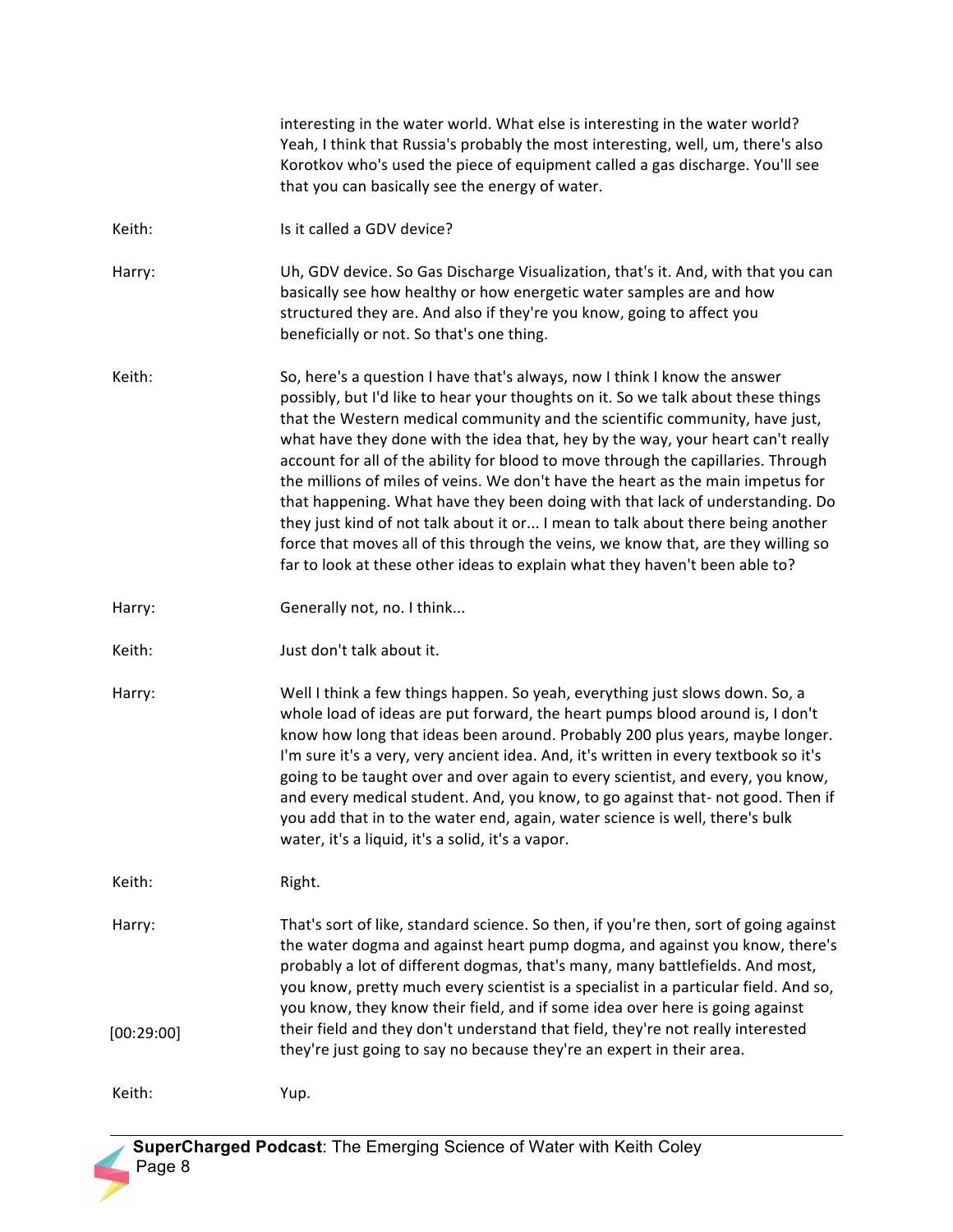| Harry: | And you know that's the unfortunate thing about science. And you know you<br>can see it in, even just the structure of university. There's a physics department,<br>biology department, a chemistry department, oh and the med school is over<br>there on another campus as well. They're not all co-mingling, exchanging ideas. I<br>mean, wouldn't that be great if they all had lunch together, but that doesn't<br>happen.                                                                                                                                                                                                                                                                                                                                                                                                                                                                                                                                                                                                                                                                                                                                       |
|--------|----------------------------------------------------------------------------------------------------------------------------------------------------------------------------------------------------------------------------------------------------------------------------------------------------------------------------------------------------------------------------------------------------------------------------------------------------------------------------------------------------------------------------------------------------------------------------------------------------------------------------------------------------------------------------------------------------------------------------------------------------------------------------------------------------------------------------------------------------------------------------------------------------------------------------------------------------------------------------------------------------------------------------------------------------------------------------------------------------------------------------------------------------------------------|
| Keith: | If they could eat with one another it would be fantastic. Then they could<br>actually take these ideas on and have no ego about and then say, hey, how can<br>we create                                                                                                                                                                                                                                                                                                                                                                                                                                                                                                                                                                                                                                                                                                                                                                                                                                                                                                                                                                                              |
| Harry: | Yeah, and then you add in money to the equation. And it's not necessarily evil<br>it's just how it is. It's just, you know, research at university, obviously they need,<br>they need their projects, their research financed, they can only get financing<br>from certain sources, which means, they can only, they're only going to do<br>certain projects. And if a project is going to, you know, upset the sponsor or this<br>or that, I mean it's not going to happen. It's not going to happen they don't go<br>there so, yeah, so there's always a reason to stay, you know, within the status<br>quo. I mean that's just the stability of, well, you could call it stable, things are<br>stable until                                                                                                                                                                                                                                                                                                                                                                                                                                                       |
| Keith: | Status quo.                                                                                                                                                                                                                                                                                                                                                                                                                                                                                                                                                                                                                                                                                                                                                                                                                                                                                                                                                                                                                                                                                                                                                          |
| Harry: | Until, I guess until too much force will be the, you know, until people really<br>realize that and everything becomes unstable. It's def-I mean, Gerald Pollack he<br>runs a water conference. Now he's got a department in Seattle University, he<br>has to run his water conference in Bulgaria. Mostly because most of the open<br>scientists are some from Italy, some from Russia, around Europe, you know,<br>more of them over there. And he can't run it in his university becauseThe<br>other professors would just, you know, kick, kick him out. And actually he, and<br>they did try and, they did try and kick him out and he really had to fight the last<br>few years to sort of keep his professorship there. So that's, yeah, and his is a<br>very, present, real world example of what happens in science. But, you know,<br>it's also, but it's also, you know these things are also an opportunity, and<br>obviously people with open minds who, and they don't care about the dogma,<br>it's all good. I mean, the information is all there. There's a great book, there's a<br>great book called, you know I've got it on my table right here. |
| Keith: | Yeah let's see it.                                                                                                                                                                                                                                                                                                                                                                                                                                                                                                                                                                                                                                                                                                                                                                                                                                                                                                                                                                                                                                                                                                                                                   |
| Harry: | Good coincidence. The Emerging Science of Water.                                                                                                                                                                                                                                                                                                                                                                                                                                                                                                                                                                                                                                                                                                                                                                                                                                                                                                                                                                                                                                                                                                                     |
| Keith: | Oh wow.                                                                                                                                                                                                                                                                                                                                                                                                                                                                                                                                                                                                                                                                                                                                                                                                                                                                                                                                                                                                                                                                                                                                                              |
| Harry: | By                                                                                                                                                                                                                                                                                                                                                                                                                                                                                                                                                                                                                                                                                                                                                                                                                                                                                                                                                                                                                                                                                                                                                                   |
| Keith: | Hold that right there for a second.                                                                                                                                                                                                                                                                                                                                                                                                                                                                                                                                                                                                                                                                                                                                                                                                                                                                                                                                                                                                                                                                                                                                  |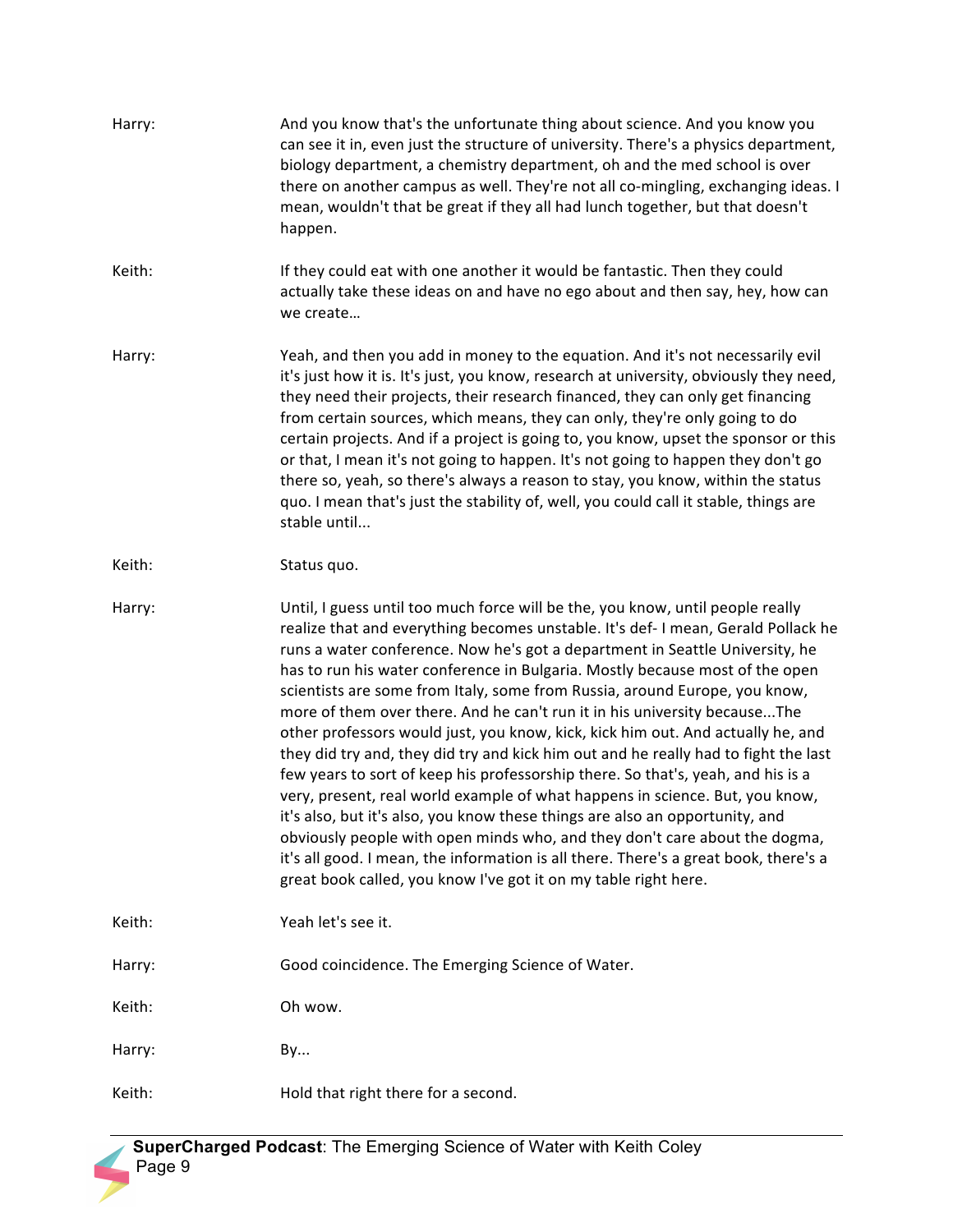| Harry:     | Is that clear?                                                                                                                                                                                                                                                                                                                                                                                                                                                                                                                                                                                                                                                                                                                                                                                                                                                                                                                                                                                                                                                                                                                                                                                                                                                                                                                                                                                                                                                 |
|------------|----------------------------------------------------------------------------------------------------------------------------------------------------------------------------------------------------------------------------------------------------------------------------------------------------------------------------------------------------------------------------------------------------------------------------------------------------------------------------------------------------------------------------------------------------------------------------------------------------------------------------------------------------------------------------------------------------------------------------------------------------------------------------------------------------------------------------------------------------------------------------------------------------------------------------------------------------------------------------------------------------------------------------------------------------------------------------------------------------------------------------------------------------------------------------------------------------------------------------------------------------------------------------------------------------------------------------------------------------------------------------------------------------------------------------------------------------------------|
| Keith:     | Alright, I'm going to get the book, I'm going to get the book. Can I get it on<br>Amazon?                                                                                                                                                                                                                                                                                                                                                                                                                                                                                                                                                                                                                                                                                                                                                                                                                                                                                                                                                                                                                                                                                                                                                                                                                                                                                                                                                                      |
| Harry:     | Looks like it's backwards through here.                                                                                                                                                                                                                                                                                                                                                                                                                                                                                                                                                                                                                                                                                                                                                                                                                                                                                                                                                                                                                                                                                                                                                                                                                                                                                                                                                                                                                        |
| Keith:     | Oh no, it's good on my end.                                                                                                                                                                                                                                                                                                                                                                                                                                                                                                                                                                                                                                                                                                                                                                                                                                                                                                                                                                                                                                                                                                                                                                                                                                                                                                                                                                                                                                    |
| Harry:     | Okay, cool. Can you get it on, yeah I bought it on Amazon. There you go. So yeah<br>that's a good place to go. But, actually let's talk a little bit more about the idea                                                                                                                                                                                                                                                                                                                                                                                                                                                                                                                                                                                                                                                                                                                                                                                                                                                                                                                                                                                                                                                                                                                                                                                                                                                                                       |
| [00:32:15] | of science, because, you know, something that's sort of really, well that we're<br>really passionate about is the overall mission of decoding, of basically decoding<br>Human Body-Field. Because we started down this journey 14 years ago, we<br>were basically mapping out, I'll call them QED fields, but it's basically a quantum<br>electric dynamic field, but basically the pure information end of the control<br>systems of the body. But I guess more recently we've sort of been thinking<br>about, we've been thinking about, you know what other fields are there in the<br>body and how useful could they be. And there's a whole variety of them. Like,<br>you know, voice contains an awful lot of information. ECG is another brilliant<br>example of that. So again, the Russians have discovered that ECG contains, you<br>can do different health diagnosis. Also the Chinese do Chinese Pulse Diagnosis<br>and you can discover 27 different patterns. That's not, you can't go to your<br>doctor and have an ECG and be told, these 27 patterns. But you should be able<br>to. You should. And so, this I can tell people about. So yeah our next sensor, is<br>basically going to include ECG, but we're going to be interpreting all these other<br>patterns and also applying machine learning to discover new patterns in ECG<br>that western medicine totally, totally ignores. So that's pretty exciting. Did I<br>mention voice? |
| Keith:     | Just briefly to say                                                                                                                                                                                                                                                                                                                                                                                                                                                                                                                                                                                                                                                                                                                                                                                                                                                                                                                                                                                                                                                                                                                                                                                                                                                                                                                                                                                                                                            |
| Harry:     | Yeah okay, I mean again there's an awful lot of information in voice.                                                                                                                                                                                                                                                                                                                                                                                                                                                                                                                                                                                                                                                                                                                                                                                                                                                                                                                                                                                                                                                                                                                                                                                                                                                                                                                                                                                          |
| Keith:     | Is that also what Russians experiment as well?                                                                                                                                                                                                                                                                                                                                                                                                                                                                                                                                                                                                                                                                                                                                                                                                                                                                                                                                                                                                                                                                                                                                                                                                                                                                                                                                                                                                                 |
| Harry:     | No, the voice stuffs more European actually. Because there's more on voice.<br>And then, I, yeah, actually what, when you're going back to the Russians so<br>Korotkov who also wrote that book, who did the GDV stuff, yeah he was<br>basically looking at, basically photon emissions out of our fingertips and how<br>they correspond to different organs and meridians and that type of stuff.                                                                                                                                                                                                                                                                                                                                                                                                                                                                                                                                                                                                                                                                                                                                                                                                                                                                                                                                                                                                                                                             |
| Keith:     | Really.                                                                                                                                                                                                                                                                                                                                                                                                                                                                                                                                                                                                                                                                                                                                                                                                                                                                                                                                                                                                                                                                                                                                                                                                                                                                                                                                                                                                                                                        |
| Harry:     | So yeah, we're looking at that because they're basically the next, the next sort of<br>evolution of our BWS, basically look at all of these different sources of<br>information from the body, which obviously just, well it just carries on to                                                                                                                                                                                                                                                                                                                                                                                                                                                                                                                                                                                                                                                                                                                                                                                                                                                                                                                                                                                                                                                                                                                                                                                                                |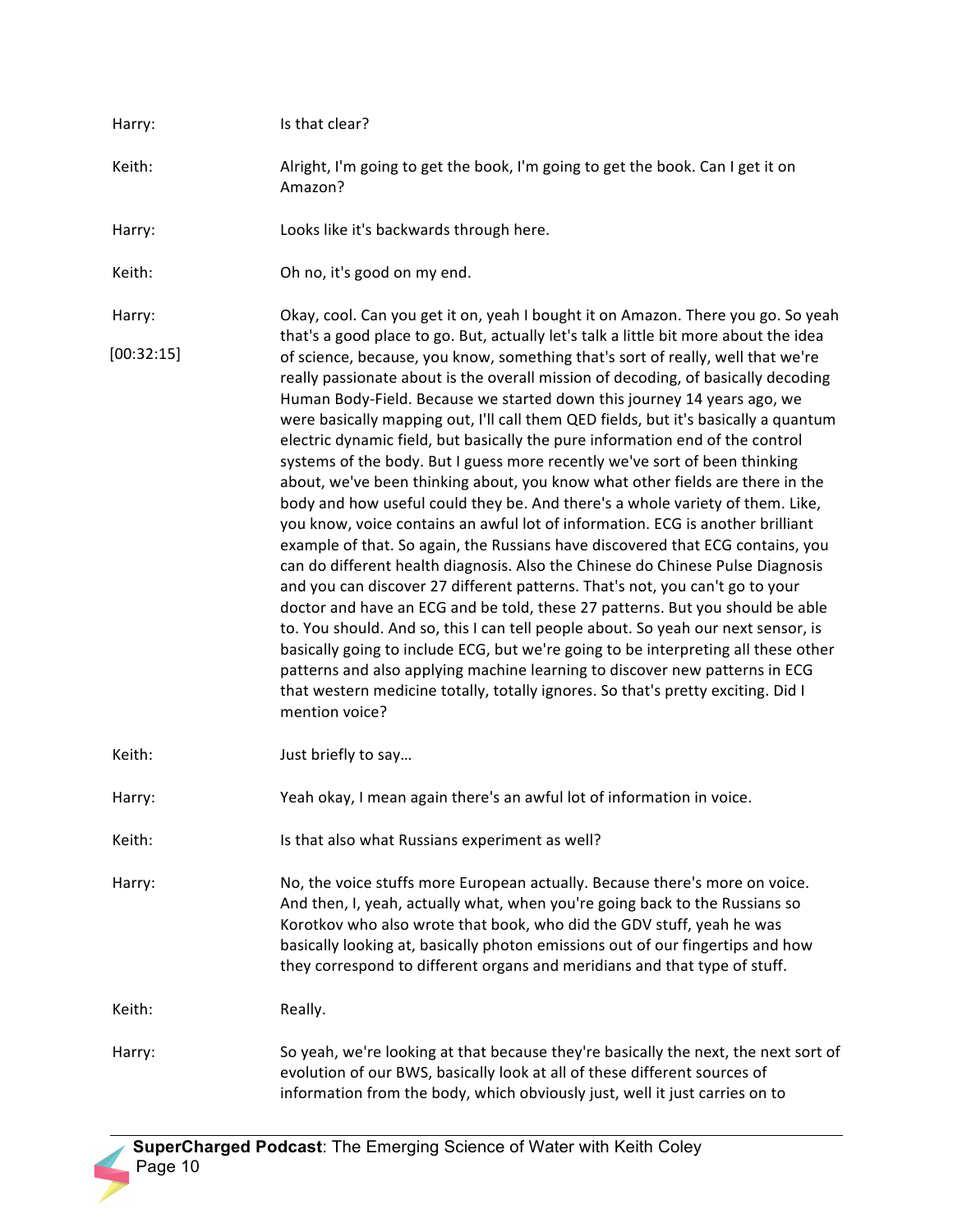|        | increase the accuracy and our ability to make really good recommendations on<br>how to get people better. And obviously we can track and have that much<br>better. What's going on people say, yeah that's quite exciting, well nothing to do<br>with water research, but who cares?                                                                                                                                                                                                                                                                                                                                                                                                                                                                                                                                                                                                                                                                                                                                                                                                                                                                                                                                                                                                                                                                                                                                                                                                                                                                                                       |
|--------|--------------------------------------------------------------------------------------------------------------------------------------------------------------------------------------------------------------------------------------------------------------------------------------------------------------------------------------------------------------------------------------------------------------------------------------------------------------------------------------------------------------------------------------------------------------------------------------------------------------------------------------------------------------------------------------------------------------------------------------------------------------------------------------------------------------------------------------------------------------------------------------------------------------------------------------------------------------------------------------------------------------------------------------------------------------------------------------------------------------------------------------------------------------------------------------------------------------------------------------------------------------------------------------------------------------------------------------------------------------------------------------------------------------------------------------------------------------------------------------------------------------------------------------------------------------------------------------------|
| Keith: | Yeah I mean the more information we have, then the more accurate our<br>diagnosis is.                                                                                                                                                                                                                                                                                                                                                                                                                                                                                                                                                                                                                                                                                                                                                                                                                                                                                                                                                                                                                                                                                                                                                                                                                                                                                                                                                                                                                                                                                                      |
| Harry: | Yeah, yeah.                                                                                                                                                                                                                                                                                                                                                                                                                                                                                                                                                                                                                                                                                                                                                                                                                                                                                                                                                                                                                                                                                                                                                                                                                                                                                                                                                                                                                                                                                                                                                                                |
| Keith: | Right. And there's no end to information.                                                                                                                                                                                                                                                                                                                                                                                                                                                                                                                                                                                                                                                                                                                                                                                                                                                                                                                                                                                                                                                                                                                                                                                                                                                                                                                                                                                                                                                                                                                                                  |
| Harry: | There is, there is no end, but it's all a little bit different. It's like the photon stuff<br>is very, it gives these patterns but it, and it can fluctuate, but it, you know, if you<br>change something, which is great if you want to see what's happening if you<br>place a remedy it will change, all that. So you can see what happens to the sort<br>of the field, but if you want to see more long, you know, and under sort of a<br>deeper structure change, ECG's a bit better you know because it's more sort of<br>connected to the nervous system, heart, blah blah blah. Saying that's a better<br>indicator of a deeper level of change and not just a little fluctuation. And our<br>method which is basically Quantum Resonance Technology, that's really good at<br>getting a snapshot of what to do across, you know, very broad, broad picture.<br>And voice again, voices is actually, you can get a little stable patterns out of<br>voice. But of course emotions change in voice, within probably second, I don't<br>know about second seconds, but probably in the area of 15-20 seconds you<br>might be a little bit different emotionally but underlying things will be similar.<br>So, you know, they all give different sort of forms of information and some are,<br>some are more dynamic and less repeatable and some are sort of more, yeah,<br>more, they may not be as accurate a snapshot of that second but it's more of an<br>underlying indication. If you sort of layer all of those on top of each other,<br>actually I'm quite excited about it. |
| Keith: | Yes.                                                                                                                                                                                                                                                                                                                                                                                                                                                                                                                                                                                                                                                                                                                                                                                                                                                                                                                                                                                                                                                                                                                                                                                                                                                                                                                                                                                                                                                                                                                                                                                       |
| Harry: | But, it's doing interesting things to my brain. Trying to think how to, unify all<br>that. But it will get worked out.                                                                                                                                                                                                                                                                                                                                                                                                                                                                                                                                                                                                                                                                                                                                                                                                                                                                                                                                                                                                                                                                                                                                                                                                                                                                                                                                                                                                                                                                     |
| Keith: | Your own very special unified field theory.                                                                                                                                                                                                                                                                                                                                                                                                                                                                                                                                                                                                                                                                                                                                                                                                                                                                                                                                                                                                                                                                                                                                                                                                                                                                                                                                                                                                                                                                                                                                                |
| Harry: | Good luck, yeah, the field, the field analysis unified field theory. Yeah, probably<br>not the same as a proper unified field theory.                                                                                                                                                                                                                                                                                                                                                                                                                                                                                                                                                                                                                                                                                                                                                                                                                                                                                                                                                                                                                                                                                                                                                                                                                                                                                                                                                                                                                                                      |
| Keith: | Your own unified field theory.                                                                                                                                                                                                                                                                                                                                                                                                                                                                                                                                                                                                                                                                                                                                                                                                                                                                                                                                                                                                                                                                                                                                                                                                                                                                                                                                                                                                                                                                                                                                                             |
| Harry: | Unified health field theory.                                                                                                                                                                                                                                                                                                                                                                                                                                                                                                                                                                                                                                                                                                                                                                                                                                                                                                                                                                                                                                                                                                                                                                                                                                                                                                                                                                                                                                                                                                                                                               |
| Keith: | Exactly. Yeah yeah yeah. Add it. Add another one. Yeah that's right.                                                                                                                                                                                                                                                                                                                                                                                                                                                                                                                                                                                                                                                                                                                                                                                                                                                                                                                                                                                                                                                                                                                                                                                                                                                                                                                                                                                                                                                                                                                       |